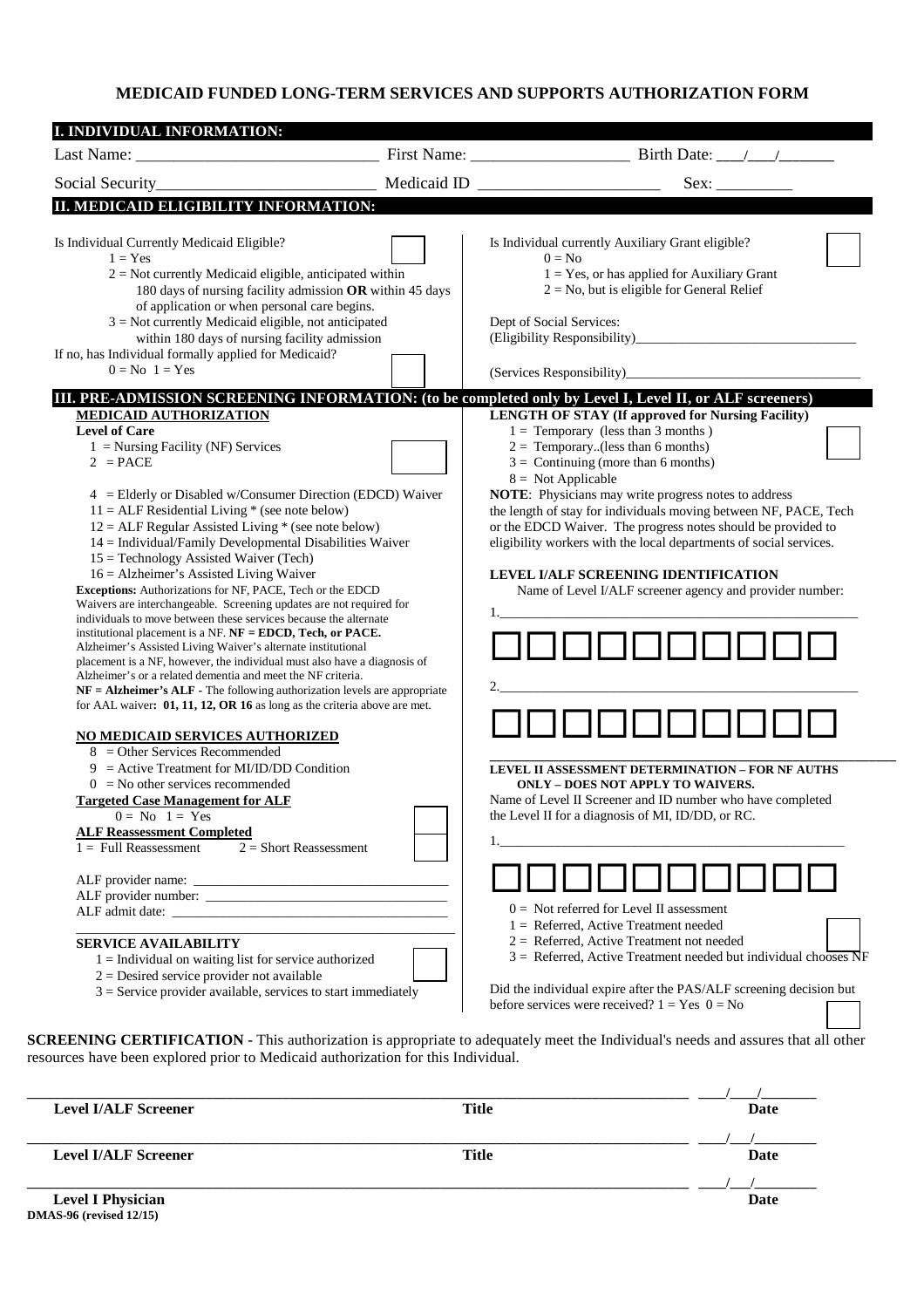# **Instructions for completing the** *Medicaid Funded Long-Term Services and Supports Authorization* **(DMAS-96)**

## **I. Individual Information:**

- **A.** Enter Individual's Last Name. **Required**.
- **B.** Enter Individual's First Name. **Required**.
- **C.** Enter Individual's Birth Date in MM/DD/CCYY format. **Required**.
- **D.** Enter Individual's Social Security Number. **Required**.
- **E.** Enter Individual's Medicaid ID number if the Individual currently has a Medicaid card. This number should have 12
- digits. **F.** Sex: Enter "F" if Individual is Female or "M" if Individual is Male. **Required**.

## **II. Medicaid Eligibility Information:**

- **A.** Is Individual Currently Medicaid Eligible?
	- -Enter a "1" in the box if the Individual is currently Medicaid eligible.
	- - Enter a "2" in the box if the Individual is not currently Medicaid eligible it is anticipated that private funds will be depleted within 180 days after nursing facility admission or within 45 days of application or when waiver services begin.
	- - Enter a "3" in the box if the Individual is not eligible for Medicaid and it is not anticipated that private funds will be depleted within 180 days after nursing facility admission.
- **B.** If no, has Individual formally applied for Medicaid? Formal application for Medicaid is made when the Individual or authorized representative has taken the required financial information to the local Eligibility Department and completed forms needed to apply for benefits. The authorization for long-term services and supports can be made regardless of whether the Individual has been determined Medicaid eligible, but placement may not be available until the provider is assured of the Individual's Medicaid status.
- **C.** Is Individual currently auxiliary grant eligible? Enter appropriate code ("0", "1", or "2") in the box.
- **D.** Local Depts. of Social Services: The local departments of social services with service and eligibility responsibility may not always be the same agency. Please indicate, if known, the departments for each in the areas provided.

#### **III. Pre-Admission Screening Information:**

|                                                   | Medicaid Authorization: Enter the numeric code that corresponds to the Pre-Admission Screening Level of Care authorized. |  |  |
|---------------------------------------------------|--------------------------------------------------------------------------------------------------------------------------|--|--|
| Enter only one code in this box. <b>Required.</b> |                                                                                                                          |  |  |

| 1            | <b>Nursing Facility (NF)</b>                                           | Authorize only if Individual meets the NF criteria.                                                                                                                                                                                                                                                                                                                                                                                                                                                                                                                                                         |
|--------------|------------------------------------------------------------------------|-------------------------------------------------------------------------------------------------------------------------------------------------------------------------------------------------------------------------------------------------------------------------------------------------------------------------------------------------------------------------------------------------------------------------------------------------------------------------------------------------------------------------------------------------------------------------------------------------------------|
| $\mathbf{2}$ | <b>PACE</b>                                                            | Authorize only if Individual meets NF criteria and requires a community-based service to prevent<br>institutionalization.                                                                                                                                                                                                                                                                                                                                                                                                                                                                                   |
| 4            | <b>Elderly or Disabled</b><br>with Consumer<br><b>Direction Waiver</b> | Authorize only if Individual meets NF criteria and requires a community-based service to prevent<br>institutionalization.                                                                                                                                                                                                                                                                                                                                                                                                                                                                                   |
| 11           | <b>ALF Residential Living</b>                                          | Authorize only if Individual has dependency in either 1 ADL, 1 IADL or medication                                                                                                                                                                                                                                                                                                                                                                                                                                                                                                                           |
| 12           | <b>ALF Regular Assisted</b><br>Living                                  | Authorize only if Individual has dependency in either 2 ADLs or behavior.                                                                                                                                                                                                                                                                                                                                                                                                                                                                                                                                   |
| 14           | <b>Individual/Family</b><br>Developmental<br><b>Disabilities</b>       | Authorize only if the Individual meets the criteria for admission into an ICF/IID facility and meets<br>the Level of Functioning screening criteria.                                                                                                                                                                                                                                                                                                                                                                                                                                                        |
| 15           | <b>Technology Assisted</b><br><b>Waiver</b>                            | Authorize only if the Individual meets NF criteria, has extensive medical/nursing needs and<br>requires a community-based service to prevent institutionalization.                                                                                                                                                                                                                                                                                                                                                                                                                                          |
| 16           | <b>Alzheimer's Assisted</b><br><b>Living Waiver</b>                    | Authorization only if the Individual meets the criteria for admission to a NF and requires a<br>community-based service to prevent NF institutionalization. Authorize only if the individual has a<br>medical diagnosis of Alzheimer's disease or related dementia. If ALF is authorized, enter, if<br>known, the provider name and provider number of the ALF that will admit the Individual. Enter,<br>the date the Individual will be admitted to the ALF. The authorization for AAL is valid if any of<br>the following screening authorization levels are approved on the DMAS-96 form: 01, 11, 12, or |

**Exceptions:** Authorizations for NF, PACE, or the EDCD Waivers are interchangeable. Screening updates are not required for Individuals to move between these services because the alternate institutional placement is a NF. **NF = EDCD, or PACE.**  Alzheimer's Assisted Living Waiver's alternate institutional placement is a NF; however, the Individual must also have a diagnosis of Alzheimer's or related dementia and meet the NF criteria to qualify. **NF = Alzheimer's ALF. DMAS-96 (revised 12/15)**